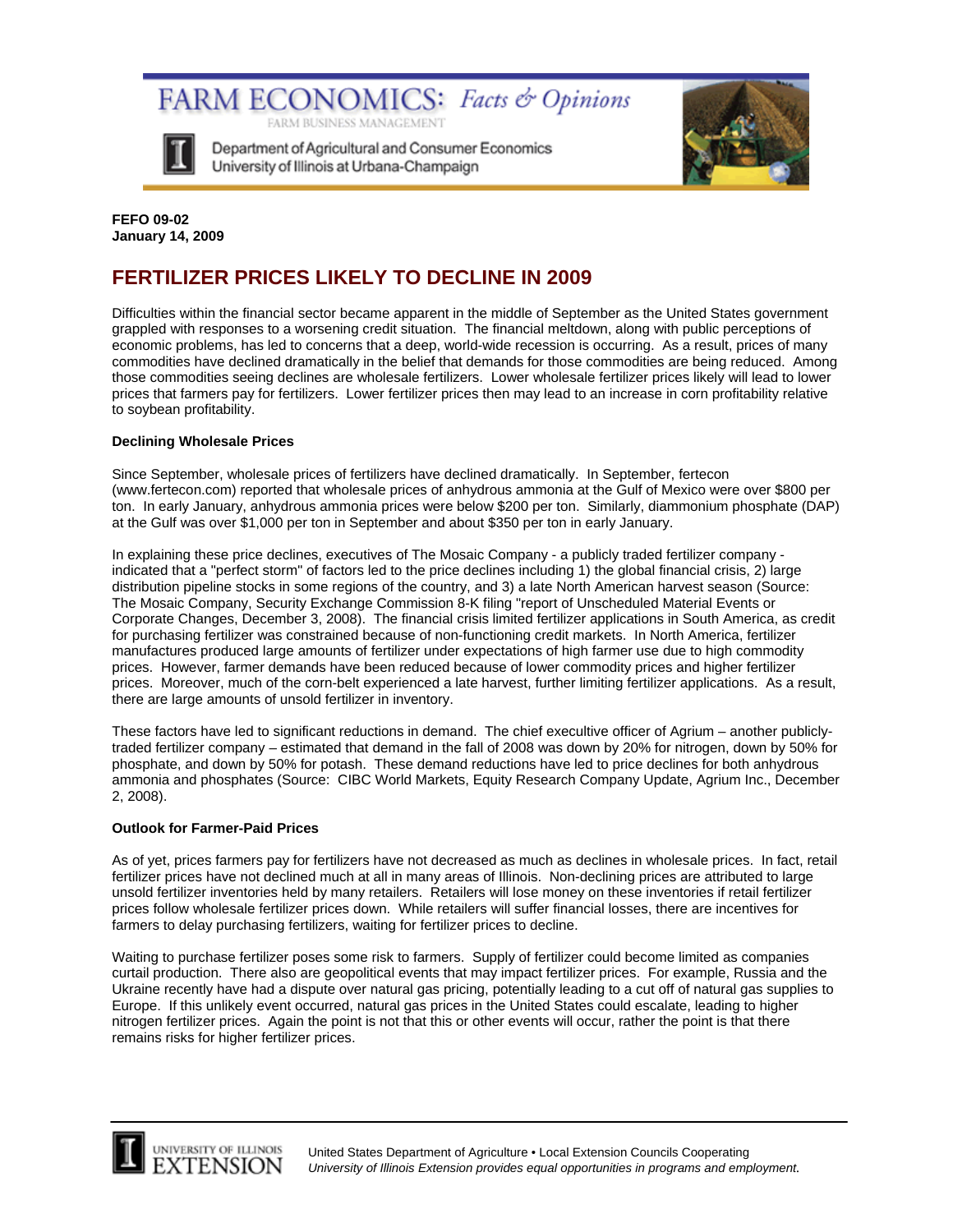## **Fertilizer Costs and Planting Decisions**

Besides increasing farm profitability, lower fertilizer prices may influence planting decisions. In general, lower fertilizer prices increase corn profitability relative to soybean profitability, thereby providing farmers with incentives to plant more corn. This is particularly true of reductions in nitrogen fertilizer prices, as nitrogen is needed on corn and not on soybeans.

To illustrate, per acre fertilizer costs are calculated for corn and soybeans given fertility programs representative of those in northern and central Illinois. Under these representative programs, corn receives 180 pounds per acre of anhydrous ammonia, 128 pounds of diammonium phosphate (DAP), and 125 pounds of potash. Soybeans receive 38 pounds per acre of DAP and 163 pounds of potash (see Table 1).

|                                                                               | Quantity <sup>1</sup>            | Fall Pricing<br>Cost<br>Per Acre<br>Price |                                                  | Projected<br>Spring Pricing<br>Cost<br>Per Acre<br>Price |                                      | Difference <sup>2</sup>                       |
|-------------------------------------------------------------------------------|----------------------------------|-------------------------------------------|--------------------------------------------------|----------------------------------------------------------|--------------------------------------|-----------------------------------------------|
| Panel A. Corn<br>Anhydrous Ammonia<br>Diammonium phosphate<br>Potash<br>Total | (lbs./acre)<br>180<br>128<br>125 | \$/ton<br>1,000<br>1,000<br>900           | \$/acre<br>\$90<br>64<br>$\frac{56}{5}$<br>\$210 | \$/ton<br>600<br>800<br>600                              | \$/acre<br>\$54<br>51<br>38<br>\$143 | \$/acre<br>$-536$<br>$-13$<br>$-18$<br>$-567$ |
| Panel B. Soybeans<br>Diammonium phosphate<br>Potash<br>Total                  | (lbs./acre)<br>38<br>163         | \$/ton<br>1,000<br>900                    | \$/acre<br>\$19<br><u>73</u><br>\$92             | \$/ton<br>800<br>600                                     | \$/acre<br>\$15<br><u>49</u><br>\$64 | \$/acre<br>-\$4<br>$-24$<br>$-528$            |

#### Table 1. Per Acre Fertilizer Costs Given Fall 2008 and Projected Spring 2009 Pricing.

<sup>1</sup> Quantities are representative of fertility programs in northern and central Illinois.

<sup>2</sup> Spring pricing costs - fall pricing costs.

Costs are calculated using prices representative of fertilizer prices in the late summer and early fall prior to the drop in wholesale fertilizer prices. Fall prices are a \$1,000 per ton price for anhydrous ammonia, \$1,000 per ton price for DAP, and \$900 per ton price for potash. Given these prices, fertilizer costs are \$210 per acre for corn and \$92 per acre for soybeans (see Table 1).

In anticipation of retail price declines, fertilizer costs are calculated at lower prices that may be prevalent in spring. Prices of \$600 per ton for anhydrous ammonia, \$800 per ton for DAP, and \$600 per ton for potash are used in calculating costs. Given these "spring prices", fertilizer costs are \$143 per acre for corn and \$64 per acre for soybeans (see Table 1).

Spring prices result in significantly lower per acre fertilizer costs. For corn, fertilizer costs using spring prices are \$67 lower than for fall prices (\$210 cost using fall prices - \$143 cost using spring prices). For soybeans, fertilizer costs using spring prices are \$28 lower than fall prices (\$92 costs using fall prices - \$64 costs using spring prices). The \$67 reduction in corn fertilizer costs is \$39 larger than the \$28 reduction in soybean costs. These fertilizer cost reductions increase the profitability of corn relative to soybeans by \$39 per acre, a sizable increase that may cause corn to be more profitable than soybeans.

Of the \$67 decline in corn fertilizer costs, ammonia price declines accounted for \$36 of the decrease (see Table 1). Stated in percentage terms, the \$36 ammonia cost decrease was 56% of the total corn cost decrease. Since nitrogen fertilization is not needed for soybeans, prices changes in nitrogen sources such as anhydrous ammonia will have larger impacts on relative profit changes between corn and soybeans as compared to prices for phosphates and potash.

### **Summary**

L

Like most other commodity, wholesale fertilizer prices have declined since the middle of September 2009. As a